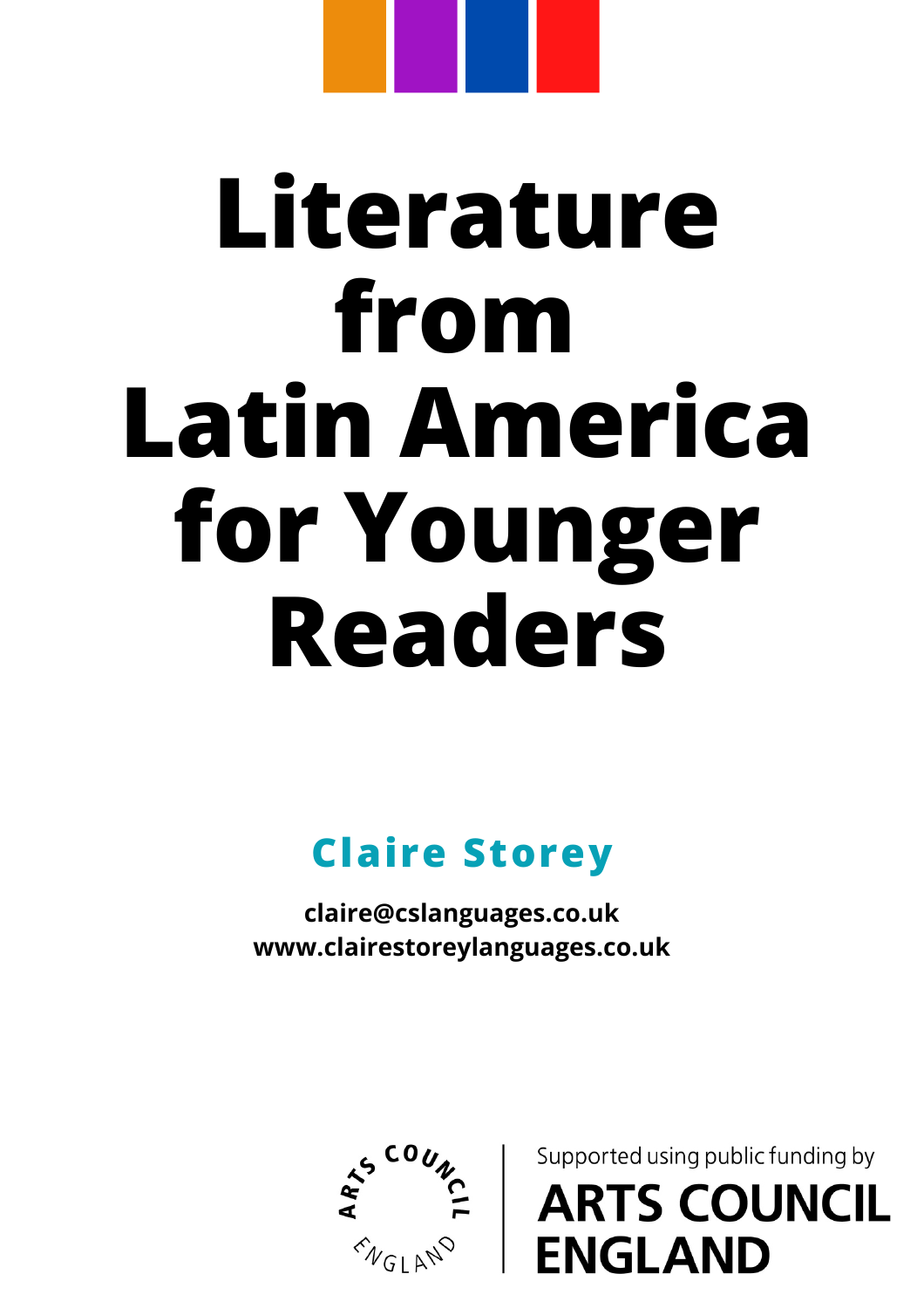## **Introduction**

The following document is a follow on from my Arts Council England-funded project as part of the Arts Council England **Developing Your Creative Practice** initiative.

This project has enabled me to research **YA Literature from Latin America** and to produce presentations and samples of some of the books I discovered during the project. I have also received advice and feedback on these samples and presentations from well-established colleagues.

As part of that adventure, I also encountered this culturally significant fantasy quest trilogy from Uruguay.

There are **potential grants** available to contribute towards the translation costs involved in publishing this book in English. I have included further information about funding within this document.

### **About me**

I am a **literary translator** working from Spanish and German into English. I translate for adults and children, but I have a particular interest in YA and MG. I am co-editor of **World Kid Lit**, highlighting the importance of books in translation for young readers.

My debut full-length translation of YA novel **Me, In Between** by Austrian author Julya Rabinowich was published by Andersen Press in January 2022.



I was shortlisted for the 2019 Goethe Institut New Translation Prize and the 2020 Austrian Cultural Forum London Translation Prize (category B). My translations have also been published in several international literary journals, including Latin American Literature Today and No Man's Land.

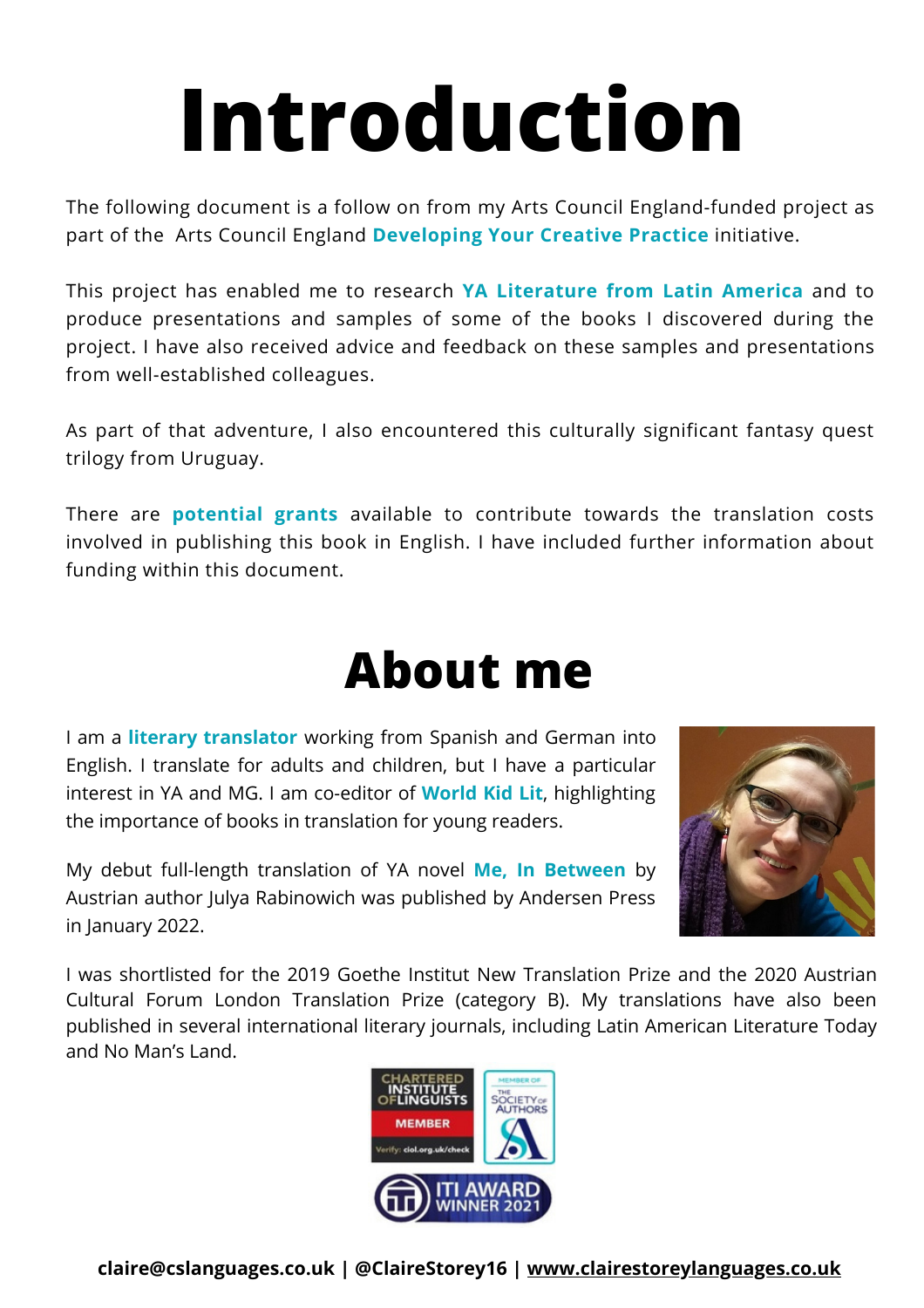## *Martina Valiente Trilogy* **Federico Ivanier**







| <b>Original Title:</b>       | Martina Valiente                                               |                                                                                                        |
|------------------------------|----------------------------------------------------------------|--------------------------------------------------------------------------------------------------------|
| <b>Working Title:</b>        | <b>Martina Valiente</b>                                        | <b>Considered a modern</b>                                                                             |
| <b>Original</b><br>Language: | Spanish / Uruguay                                              | <b>classic of Uruguayan</b><br>children's literature                                                   |
| <b>Publisher:</b>            | Alfaguara, Uruguay (2004)                                      | ***                                                                                                    |
| <b>Number of pages:</b>      | Criatura Editora, Uruguay<br>(2014)<br>221                     | <b>National Literature Prize</b><br><b>Ministry for Education and</b><br><b>Culture, Uruguay, 2004</b> |
| Age:                         | $10+$                                                          | ***                                                                                                    |
| <b>Book Two:</b>             | Martina Valiente:<br>The Face of Fear<br>$(255 \text{ pages})$ | <b>Bartolomé Hidalgo Prize</b><br><b>2004: Martina Valiente</b><br><b>2005: Martina Valiente II:</b>   |
| <b>Book Three:</b>           | Martina Valiente:<br>The Final Episode<br>(263 pages)          | la cara del miedo                                                                                      |

**claire@cslanguages.co.uk | @ClaireStorey16 | [www.clairestoreylanguages.co.uk](http://www.clairestoreylanguages.co.uk/)**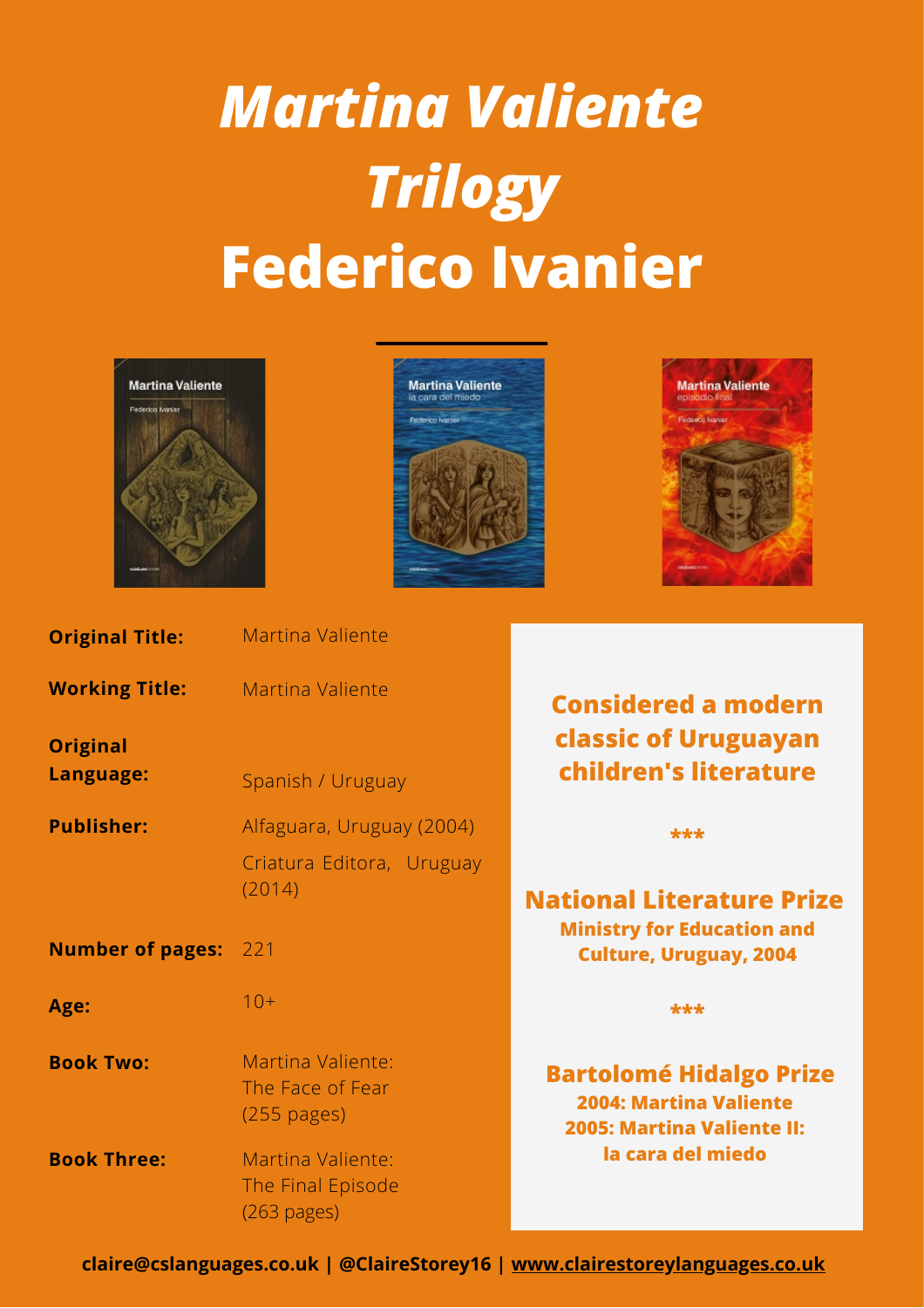**A culturally significant, award-winning fantasy quest trilogy with strong female characters**

### **About the author**

**Federico Ivanier** is an acclaimed Uruguayan writer for young people. He has written over twenty books that have been published across Latin America. His works have been awarded the **National Prize for Literature** from the Uruguayan Ministry for Education and Culture as well as the **Premio Bartolomé Hidalgo**, one of the country's most important literary awards.

As well as writing books, Federico works as an high-school English language teacher and as such **speaks excellent English**. He would be happy to be involved in marketing events.

### **Publishing Rights**

World English language rights available.

Rights holder: Federico Ivanier (the author) Email: fedeivanier@hotmail.com

#### **FEDERICO IVANI ER / / URUGUAY MARTINA VALIENTE**

**claire@cslanguages.co.uk | @ClaireStorey16 | [www.clairestoreylanguages.co.uk](http://www.clairestoreylanguages.co.uk/)**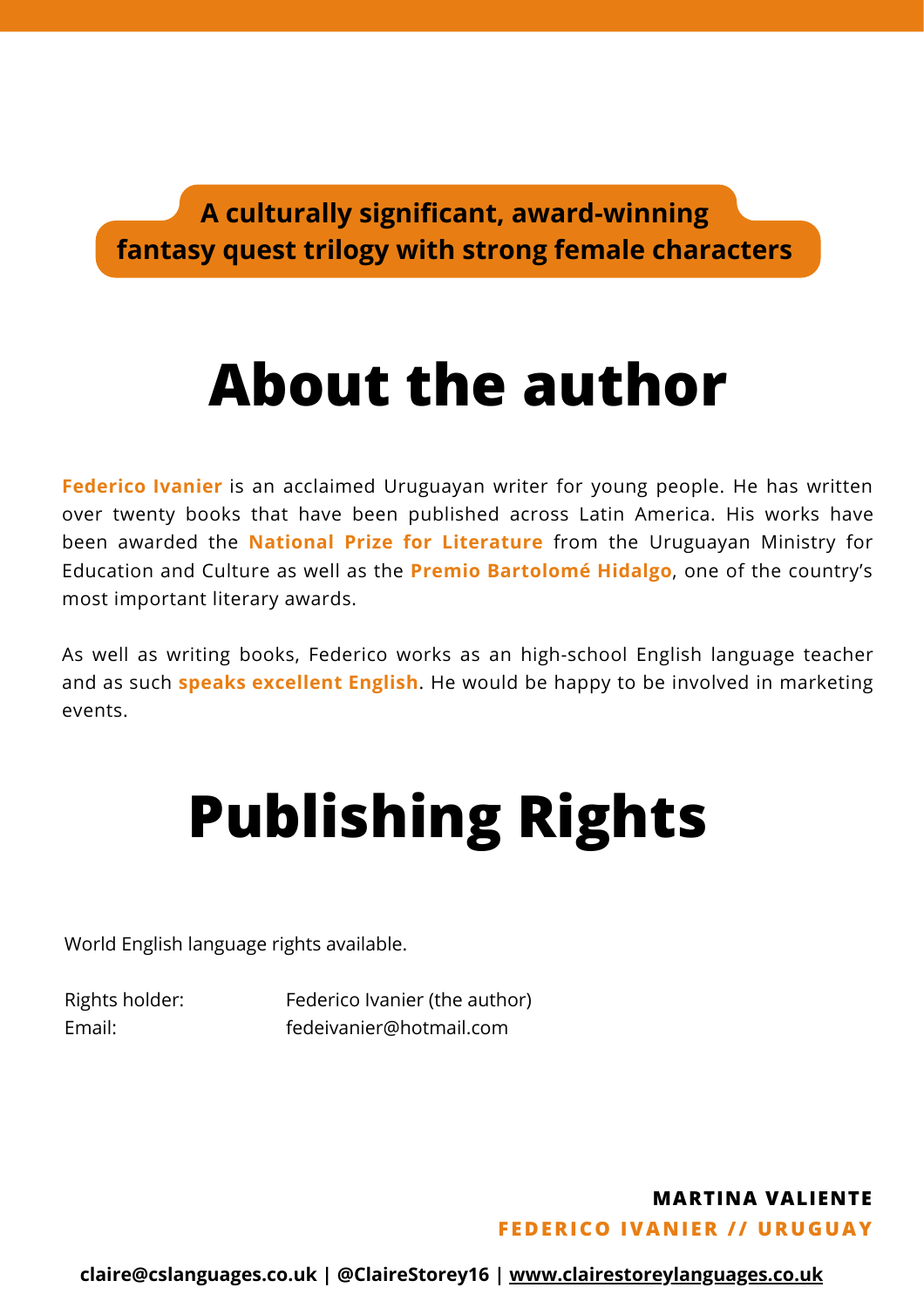### **Overview**

This Uruguayan fantasy quest trilogy follows Martina Adler, a twelve year old girl who unlocks a magical world in desperate need of her help. As well as the fantasy elements, this is also a coming-of-age novel, as Martina discovers who she really is, unlocking her self-confidence and self-belief, learning who she wants to be back in the real world.

**Just as this was the first fantasy book for younger readers written by a Uruguayan author, this would be the first book for this age group by a Uruguayan author to be translated into English.**

### **Why This Book?**

The Martina Valiente series is **culturally significant**. The first edition was published by the multinational publishing company Alfaguara. It was **the first novel of its kind written by a Uruguayan author** and is held as the first example of homegrown fantasy for young people.

In 2014, the trilogy was re-released by independent Uruguayan publishing house Criatura Editora. The re-publication led to several nostalgic reviews discussing the impact of these books on their younger selves, with one reviewer stating: "I discovered that it was possible to write fantasy as a Uruguayan."

Within Uruguay, the series is now considered a **modern classic** and Ivanier is proud to have readers now in their thirties who tell him they still re-read the book they first read as teenagers. Ivanier has also said that while the narration is set in a fantasy world, Martina is **profoundly Uruguayan**, with many local references, and yet she is a character to whom it is easy to relate to even if you are not Uruguayan.

### **FEDERICO IVANI ER / / URUGUAY MARTINA VALIENTE**

**claire@cslanguages.co.uk | @ClaireStorey16 | [www.clairestoreylanguages.co.uk](http://www.clairestoreylanguages.co.uk/)**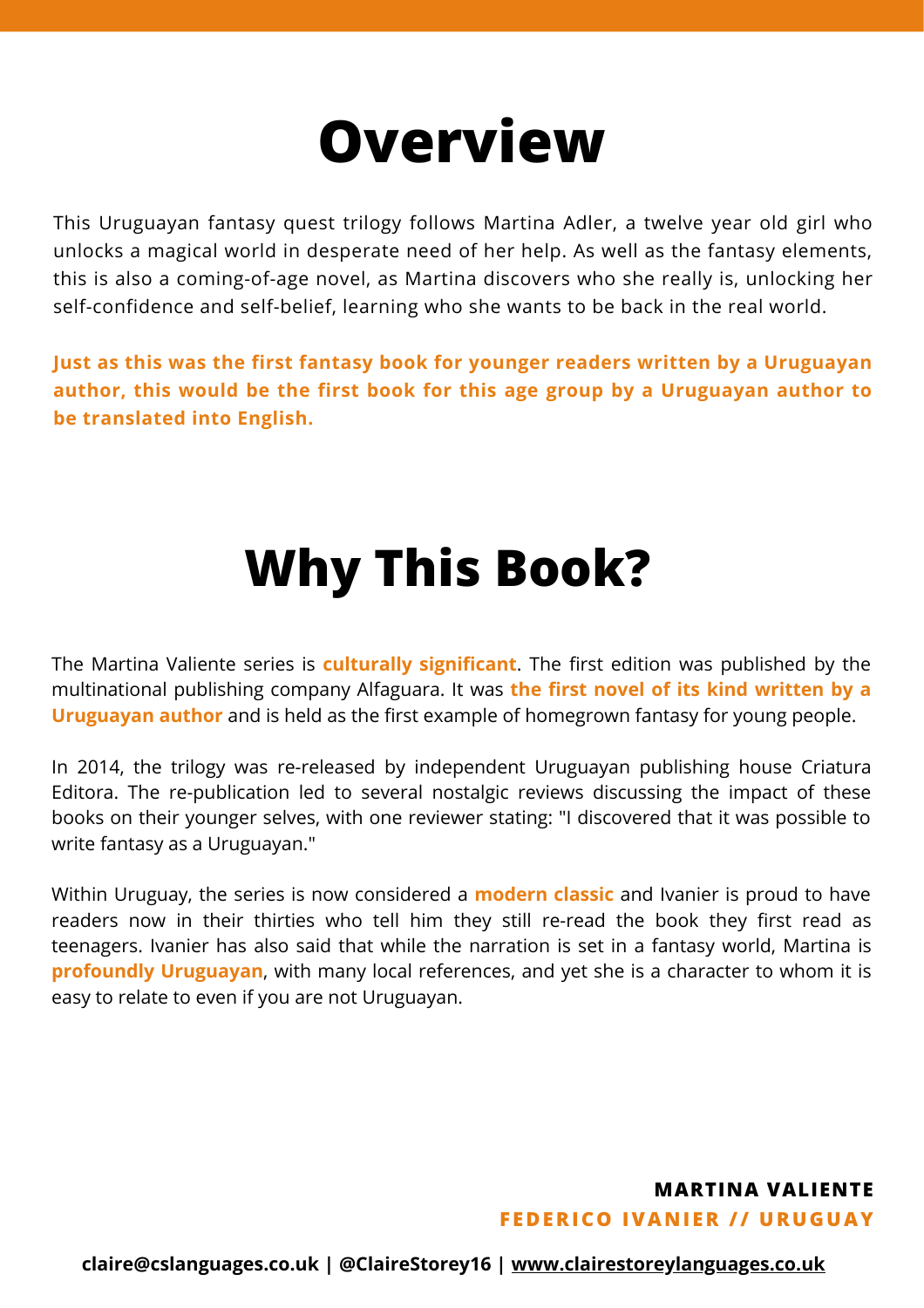### **Themes**

#### **School and bullying**

Martina has recently changed schools and is bullied by Nicole and her friends. In book one, they take her lunch, so Martina seeks revenge by putting something nasty in her sandwich, which they then eat. By Book Three, Martina has grown in confidence and has made new friends of her own. Nicole and Nadine still try to get her down, but she can now stand up to them.

#### **Self-confidence, self-belief and courage**

Martina is not a particularly willing heroine. She is not keen on the initial training, and she's annoyed that of all people, it's Matias who she has to learn from. All the way through the series, she struggles to believe in herself. However, she cares about those around her and ultimately it is this loyalty that keeps her fighting to the end. We also see the impact this has on her life in Montevideo, increasing her own self-confidence and belief, allowing her to face up to the bullies and to make her life what she wants it to be, not dictated by others.

#### **Awkward families**

Martina's parents have recently split up and her father has moved in with a new partner. Martina is finding this really difficult, especially being caught between two acrimonious parents. While she doesn't ever come to like it, she does come to accept it and manage the situation as best she can, improved by her father leaving Matias' and Nicole's mum in Book Three.

#### **First loves**

Just as all teenagers, Martina is discovering the opposite sex. While she and Matias may appear to not get on and they bicker like anything, over the course of the books, we come to realise that actually they like each other. At the end of Book Two, we think the fireworks are about to go off, but then in Book Three, another boy, Paco, becomes a spoke in the wheel. Towards the end of Book Three, Martina is fed up with playing games and confronts Matias. But as the trilogy comes to an end, back in Montevideo, we get our happy ending.

#### **FEDERICO IVANI ER / / URUGUAY MARTINA VALIENTE**